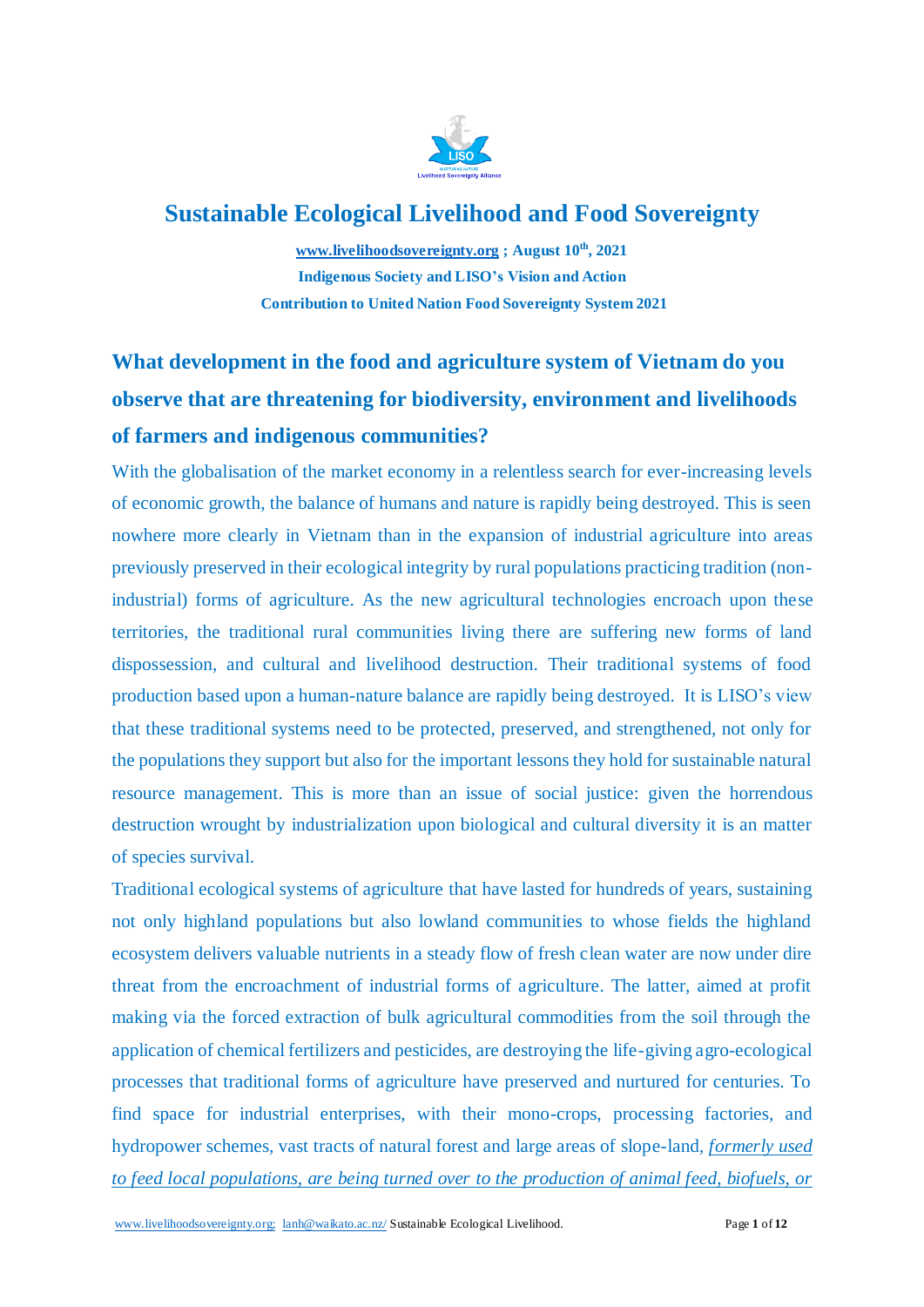*intensive systems dairy and meat production now scientifically recognised as the most environmentally damaging and wasteful of all forms of food production.* 

# **Case Study: The Threat to Ecological and Social Sustainability in Kon Plong**

*Kon Plong is a district of the central highland province of Kon Tum in Vietnam. It has a forest cover of more than 80 percent, has many unique natural features (mountains, lakes, streams and waterfalls), with eighty percent of its population composed of indigenous ethnic groups, each with their own distinct traditional practices and cultural identities. The district is seen as having great potential for agricultural development, but the form of agriculture being promoted is industrialized high-tech joint venture projects with foreign (South Korean, Japanese, Australian) corporations, and this is putting indigenous communities with their ecologically sustainable traditional forms of agriculture under increasing pressure. One instance of this is transformation traditional slope-land farming land into industrial plantations for cassava production for biofuel. This is having a devastating effect upon both local natural environments and traditional socio-cultural organization. Formerly preserved forest and traditionally cultivated uplands are rapidly being converted into industrial cassava plantations, and traditional ecological upland farming systems with their associated community solidarity-enhancing ritual practices and voluntary labour exchange arrangements are in sharp decline.* 

*Because of the encroachment of industrial agriculture into indigenous territories in Kon Plong, biodiversity is being lost; rich native rice and cassava varieties are being lost. Local knowledge is being*  lost. The traditional culture of social solidarity is rapidly being degraded as farmers are driven by rising *costs and indebtedness to compete for land and labour time to grow and harvest industrial cassava. Exploitative local traders, acting as informal intermediaries between farmers and cassava processing factories, entrap indigenous farmers into continuous cassava production through a system of cash and material advances. Because of these changes, the indigenous communities are in distress, but are caught in this vicious cycle of debt and dependency because of a perceived lack of any alternative means of income earning.* 

## **How LISO's response to the above situation**

Since 1994, LISO has (via its predecessor organisation TEW<sup>1</sup> (1994) focused on **'SOCIAL CAPITAL**' via Key Farmer Network on Traditional Rotational Farming in Up Land Use Farming towards enriching local knowledge and local native seed system; CHESH<sup>2</sup> (1999)

-

<sup>1</sup> Toward Ethnic Women

<sup>&</sup>lt;sup>2</sup> Centre for Human Ecology Study of Highland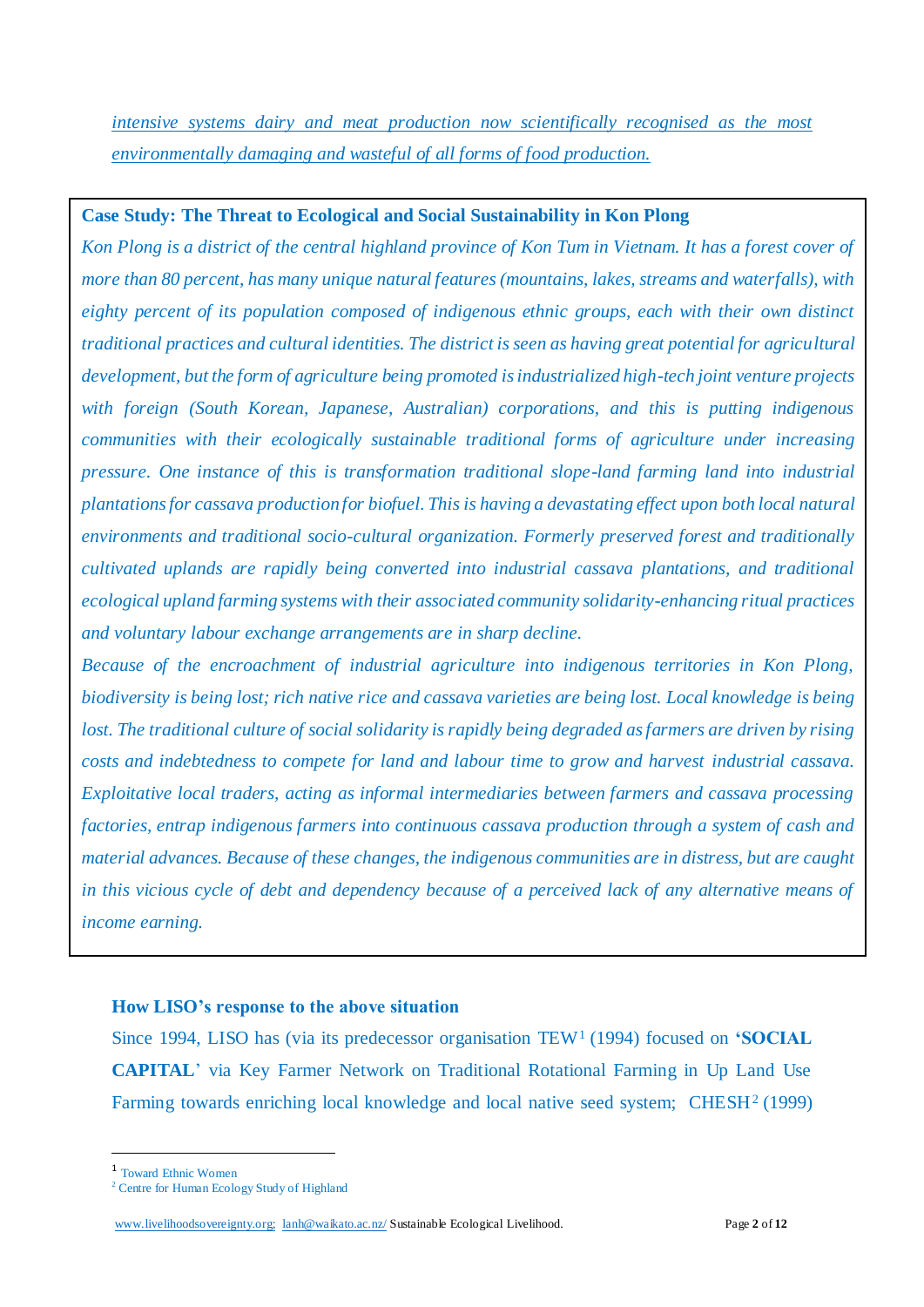focused on **'ECOLOGICAL CAPITAL'** via Watershed and Upland Tropical Rainforest diversity Restoration and the natural rights; and  $C$ IRD  $3$  (2000) focused on **'TRADITIONAL/LOCAL GRASSROOT POLITICAL CAPITAL'** via Indigenous wisdom, custom and knowledge in community ecological landscape layer researching, recording via seasonality and video, included story telling over localities and identities amongst Mekong Countries. In to 2006, we merged three capitals of three organizations TEW, CHESH and CIRD into LISO and has been engaged with indigenous ethnic minority communities in the Mekong region of Southeast Asia. Its primary field of activity has been in securing for these communities control over their own land, futures and wellbeing by their own wisdom and knowledge - an outcome defined in terms of five interrelated rights of 'livelihood sovereignty': The right to land, forest and water, clean air and natural landscape; the right to maintain their own religion; the right to live according to their values of happiness and wellbeing within their own natural environment; the right to operate according to their own knowledge and decide what to plant, initiate, create and invent on their own land; and the right to co-manage or cogovern their natural resources with neighbouring communities and local authorities*.*

Given that control over land is a prerequisite for every other aspect of livelihood sovereignty, a major part of LISO's work has been acquiring for indigenous ethnic minority communities secure title to their land. However, since the passage of the 2013 Vietnam Land Law, aimed at privatizing land in favour of large business corporations, community access to and control over their land has come under threat. So too has the ecological integrity of that land and the biodiversity it sustains. Where the latter were previously sustained by traditional ecological farming practises, the appropriation of that land for mono-crop industrial plantations is having devastating ecological consequences – soil degradation, contamination of water, erosion and biodiversity loss. In order to protect this land from further encroachment by industrial agriculture, LISO is working to convince both local and central government authorities of the benefits in terms of biodiversity preservation and environmental protection of keeping that land under indigenous community management. To achieve this end, they are encouraging the building of sustainable *agro-ecological development* based upon the traditional wisdom, farming knowledge and social organisation of indigenous communities. To this end, on the basis of a acquired understanding of the mountainous landscapes of Southeast Asian highland regions, LISO had developed a unique '3R Development Strategy' for sustainable agroecological developments *specifically designed for highland areas in the Mekong region.*

-

[www.livelihoodsovereignty.org;](http://www.speri.org/) [lanh@waikato.ac.nz/](mailto:lanh@waikato.ac.nz/) Sustainable Ecological Livelihood. Page **3** of **12**

<sup>&</sup>lt;sup>3</sup> Centre for Indigenous Knowledge Research and Development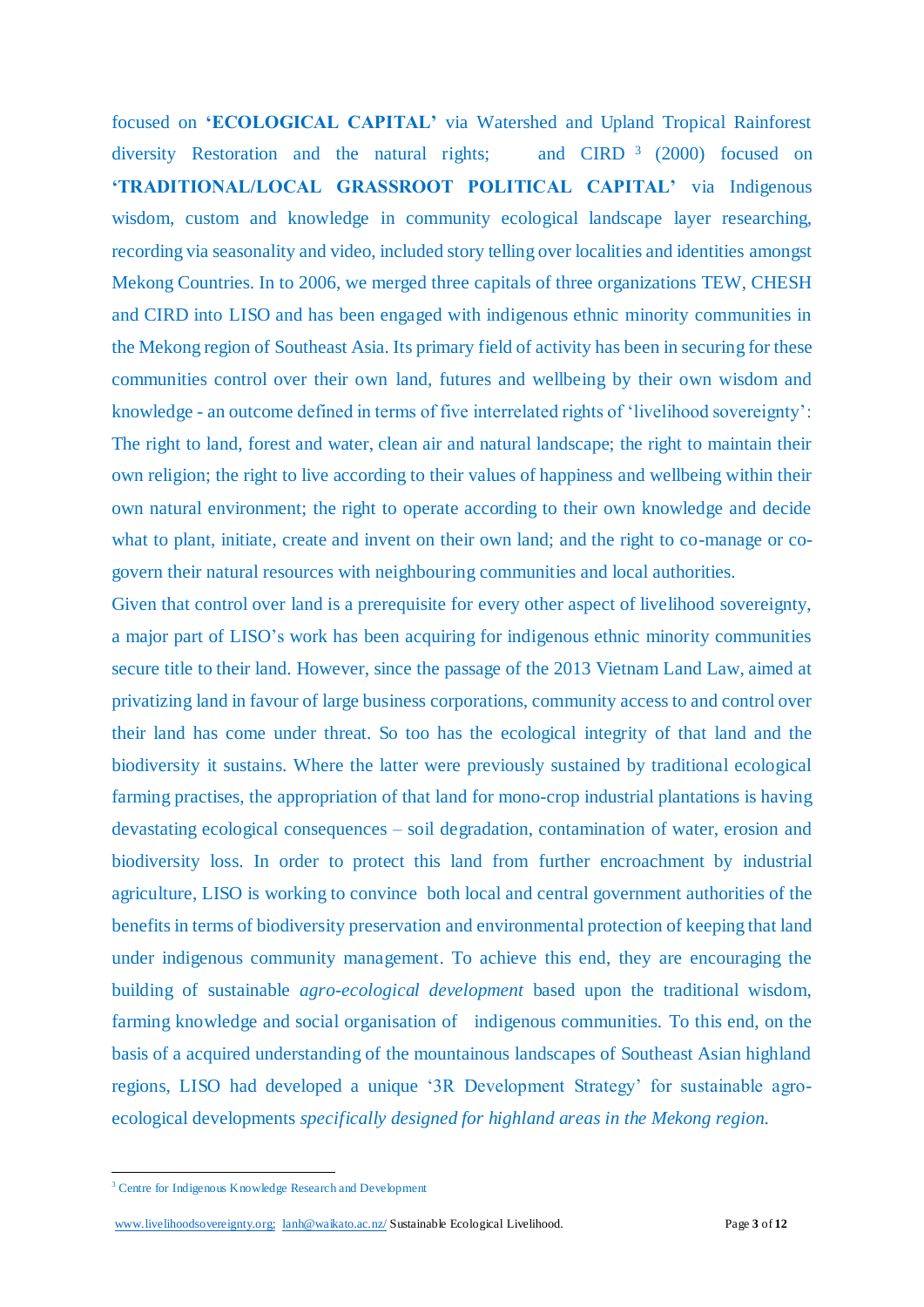### **The '3 Rs' System of Traditional Agriculture in the Mekong Region**

**'**3R' is the Vietnamese acronym for Rung (Forest) - Ray (upland farm) - Ruong (valley rice field). It represents the ecological interconnectedness of the three interdependent features of the landscape systems utilized in traditional highland farming. At the peak of the landscape is the forested mountaintops (Rung), source of nutrition (water, nutrients, minerals, etc.) for the lower zones. The lower mountain slopes (Ray) are zones of rotational shifting cultivation. Here, a mosaic of regenerating forest at different stages in the rotational cultivation cycle and seasonally planted plots of diverse crop species combine to preserve and enrich a natural and agricultural biodiversity and the indigenous farming knowledge of generations. In the river valleys (Ruong), the water and nutrients from the mountaintops and mountain slopes is channelled to wet rice fields. Each of these three zones is a rich source of diverse foods and materials that make for a prosperous and ecologically sustainable livelihood. The whole system is understood by its practitioners as a gift from nature to all living things living interdependently and harmoniously together.

The '3R' system of traditional agriculture is an indigenous knowledge-based ecological landscape management and governance system that has been maintained sustainably for hundreds of years and passed on from one generation to another. Crucial to the maintenance of this ecological system is a system of kinship-based traditional social arrangements according to which voluntary resource sharing and labour exchanges are organized between village households. Beyond this, village solidarity is maintained by a common commitment to the ecological balance upon which their common livelihood depends - a commitment sustained by an annual cycle of rituals and ceremonies acknowledging the interdependence of human wellbeing and the wellbeing of nature.

# **What are important milestones towards and ecologically sustainable and socially just food system in Vietnam?**

The basis of ecologically sustainable and socially just food systems in the highland regions of Vietnam is preservation of the traditional forms of agriculture pioneered by indigenous ethnic minorities. Important milestones toward preserving these systems are described below.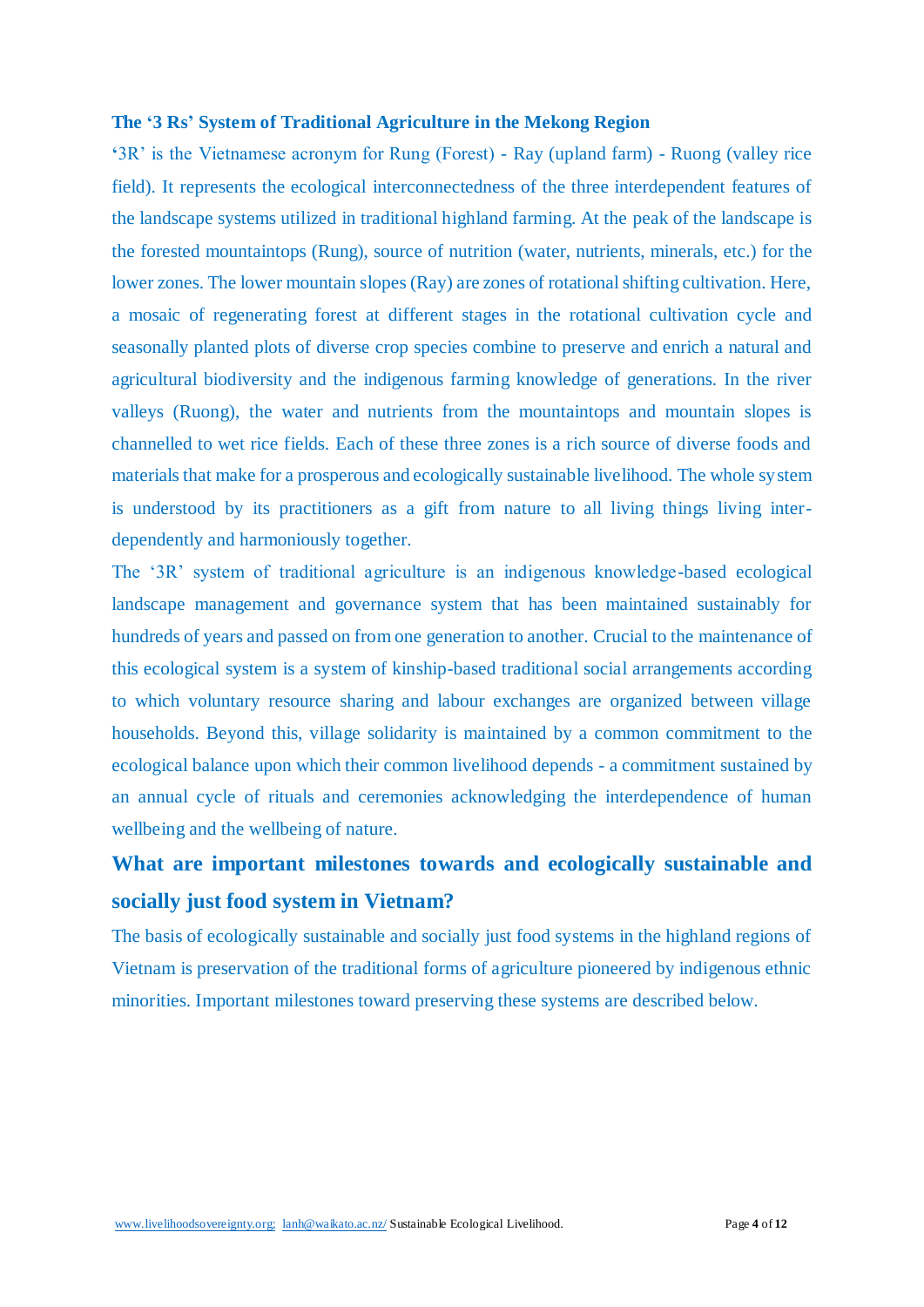**New theoretical development in ecology.** LISO's '3R Development Strategy' has been developed independently of development strategies elsewhere in the world from LISO's own first hand observation of highland farming systems. It is, however, supported by recent theoretical developments in the ecological sciences, particularly with regard to debates over biodiversity conservation concerning the relative merits of 'land sharing' and 'land sparing'. 'Land sparing' is the idea that biodiversity conservation can best be achieved by having sharply

### **Case Study: The 3R Development Strategy in Kon Plong**

*In Kon Plong, LISO is seeking to address the social and ecological threat to indigenous lands and communities posed by the system of industrial agriculture by facilitating the recovery, restoration and revitalization of their traditional ecological land use practices, and building upon these to establish alternative income earning opportunities by proposing a '3R Strategy' as an ecologically sound and economically viable alternative to the socially and environmentally destructive effects of agricultural industrialization. The 3R Development strategy is a local knowledge and customary law-based strategy for ecologically sustainable development. It recognises the ecological interconnectedness of the three landscape zones, Rung (Forest) – Ray (Upland) - Ruong (Valley), that are utilized in traditional highland farming systems and aims to preserve and enhance these by means of agro-ecological developments. Where industrial cassava production has been imposed, the natural interconnections between these landscape zones has been violently disrupted. Non-native (industrial cassava) and chemically dependent mono-crops planted in the upland zone are displacing environmentally adapted native crops, disrupting and polluting (via chemical fertilizer and pesticides) the natural flow of water and nutrients between forest and valley floor. Rapid soil exhaustion cause by mono-crop extraction and chemical poisoning in the upland zone is leading to forest loss as desperate farmers seek to escape indebtedness by opening up new land for industrial cassava planting. LISO (CHESH-SPERI-CODE-CENDI) wish to break this vicious cycle of exploitation of humans and nature by restoring the natural interconnectedness of the 3 Rs ( Rung-Ray-Ruong ) as the foundation for ecologically sustainable food production and village wellbeing.* 

separate zones of high-intensity agriculture on the one hand, and isolated nature conservation areas on the other. This view has now been challenged in favour of 'land sharing,' (Kremen and Merenlender 2018, Perfecto and Vandermeer 2009).

"land-sharing" is the creation of landscapes managed so that corridors are created between nature areas and the [agricultural] matrix in between in order to connect areas that are supportive to wildlife, along rivers and hedgerows and through areas of agroforestry. [Agricultural] Land managed without use of synthetic inputs are able to sustain many ecosystem services, such as pollination, natural pest control and watershed management that in turn sustain crop production. (Kremen and Merenlender 2018).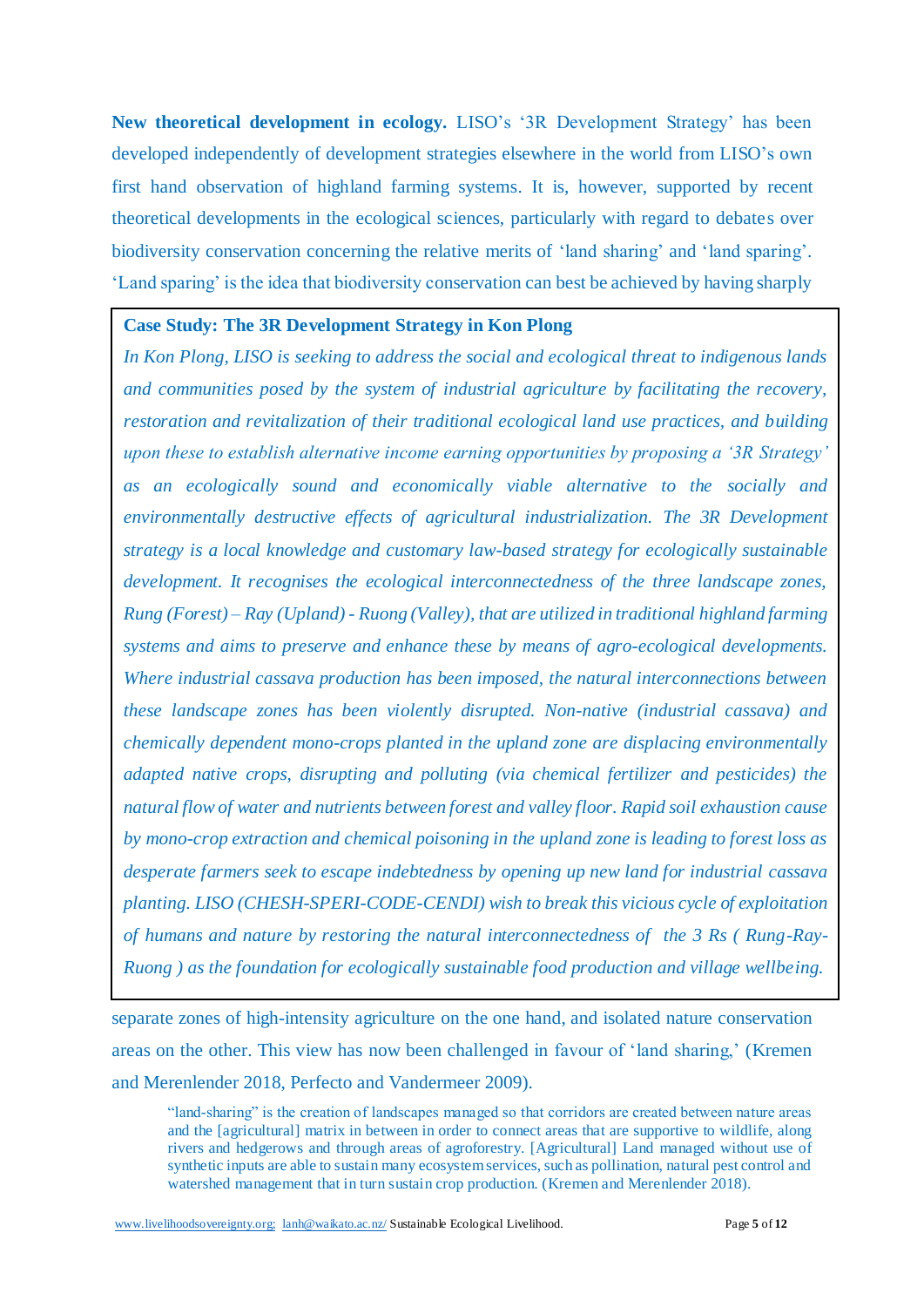Landscapes are frequently seen as fragments of natural habitat surrounded by a 'sea' of agriculture. But recent ecological theory shows that the nature of these fragments is not nearly as important for conservation as is the nature of the matrix of agriculture that surrounds them. Local extinctions from conservation fragments are inevitable and must be replaced by migrations if massive extinction is to be avoided. High migration rates only occur in high-quality matrices that are created by agro-ecology techniques, as opposed to the industrial monoculture model of agriculture. (Perfecto and Vandermeer 2009).

The current view is that, rather than concentrating on the creation of isolated nature conservation areas, biodiversity can be supported more sustainably by creating agricultural cultural landscapes with high-quality mosaics of diverse land uses. Such landscapes can satisfy human needs at the same time as supporting high levels of biodiversity. Traditional land use practices produce such heterogeneous landscapes, comprised of different crop species, remnants of pristine native forest, and diverse secondary forests at different stages of regrowth. These working lands provide not only food for human populations, but food, breading sites and shelter for a myriad of other species. Meanwhile, their remnants of natural habitat act as stepping-stones facilitating the movement of species across the landscape between different protected areas. The total landscape allow for the maintenance of ecosystem services, such as pollination, pest control, and nutrient cycling, that all underlie crop production. Managing the agricultural matrix to maintain biodiversity not only provides for species conservation but also sustainable food production. It seeks to simultaneously improve food production, biodiversity or ecosystem conservation, and rural livelihoods.

### **Securing title to agricultural land for indigenous ethnic minorities**

In their efforts to secure the livelihood of indigenous communities, LISO has worked to secure for them title to their land. In this they have been remarkably successful. Together with their Livelihood Sovereignty Alliance partners, they have between 1995 and 2017 secured 44,274ha of forestland for 8268 indigenous ethnic minority households and 18,389 ha of forestland for 77 indigenous ethnic minority community organisations.

### **Legal recognition of customary law-based resource management**

Unfortunately, the only form of land title recognised in Vietnam is that of households and organization rather than communities as a whole. To counter the risks of land loss attendant upon household ownership, LISO has worked to have customary-law based resource management practices legally recognized for governing allocated forestland.

## **Legal recognition of 'spirit forests' for preservation as 'special forests'**

The struggle to gain community control of allocated forestland has been a long and difficult one with only partial success, due to legislative obstacles. An important milestone in the 24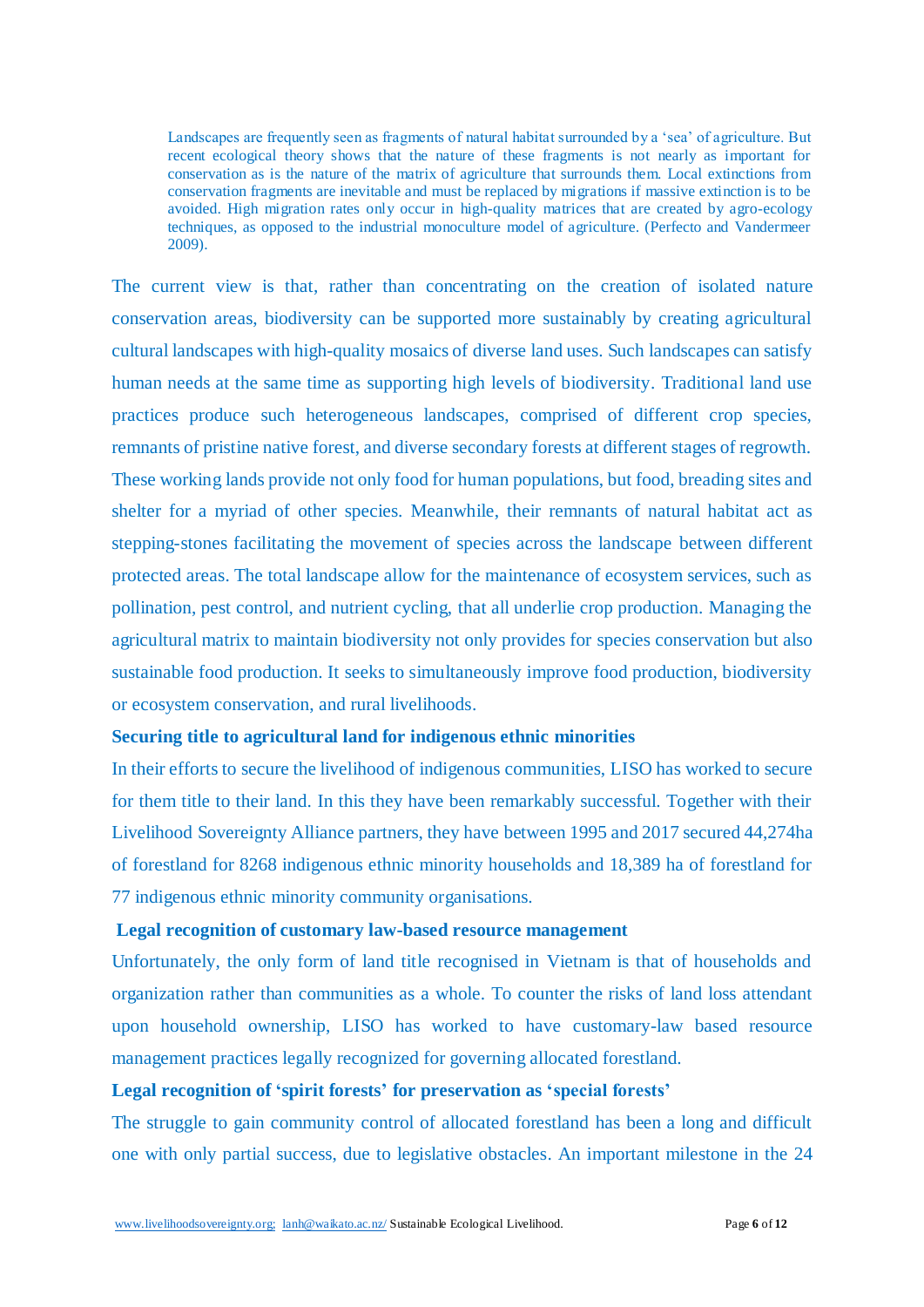year history of the Livelihood Sovereignty Alliance, was reach therefore in 2017 with the passing into law by the Vietnam National Assembly of a new Forest Law. This law legalized, at Article 86, community ownership of Spirit Forests. This, together with a further 16 articles containing six important new concepts, were the fruition of constant lobbying by LISO Alliance organizations for legal recognition of the rights of Indigenous Ethnic Minorities to community land ownership and customary law governance of their own natural resources as crucial for their social, economic, cultural and spiritual wellbeing.

*The six important new legal concepts incorporated into the Forest Law 2017 are as follows: 'existence space' – natural landscapes within which 16 million IEM people can practice their own culture and livelihood; 'community sacred forest' – areas of forest inhabited by nature spirit guardians of IEM communities and essential to their spiritual wellbeing, now given equal status for protection as government categorized 'Special Forests'; 'customary law' – the laws of IEM peoples by which they govern their own communities' and natural resources (Sacred Forests, Traditional Watershed Forests, Natural Resources Forests) for daily livelihood, now legally recognized; 'native species' – native forest species that must now be recovered on whatever category of forest land; 'community ownership' of sacred forests, watershed forests and production forests; 'border forests' with a strong watershed function, now to be strictly preserved with no transfer of ownership or selling.*

The strategic importance of this achievement is that the Forest Law 2017 now stands a springboard for a new series of actions on behalf of indigenous ethnic minority in Vietnam which will have full backing of the law. This greatly strengthens the hand of LISO organization and indigenous ethnic minority farmers to act openly in pursuit of their cultural, religious and livelihood rights. In terms of action on behalf of indigenous ethnic minority people's livelihood and wellbeing, this has been 'a game changer'. Indigenous ethnic minority people will now be able to maintain their own value systems and governance logics of voluntarism, solidarity, and community ownership with no selling of land and forest. This is the most effective measure of risk management for vulnerable populations and natural environments. It also restores trust between indigenous ethnic minorities and the government, providing an indigenous solution to the problems caused by earlier misguided 'poverty alleviation' programs. They govern their own communities' and natural resources (Sacred Forests, Traditional Watershed Forests, Natural Resources Forests) for daily livelihood, now legally recognized; **'native species'** – native forest species that must now be recovered on whatever category of forest land; **'community ownership'** of sacred forests, watershed forests and production forests; **'border forests'** with a strong watershed function, now to be strictly preserved with no transfer of ownership or selling.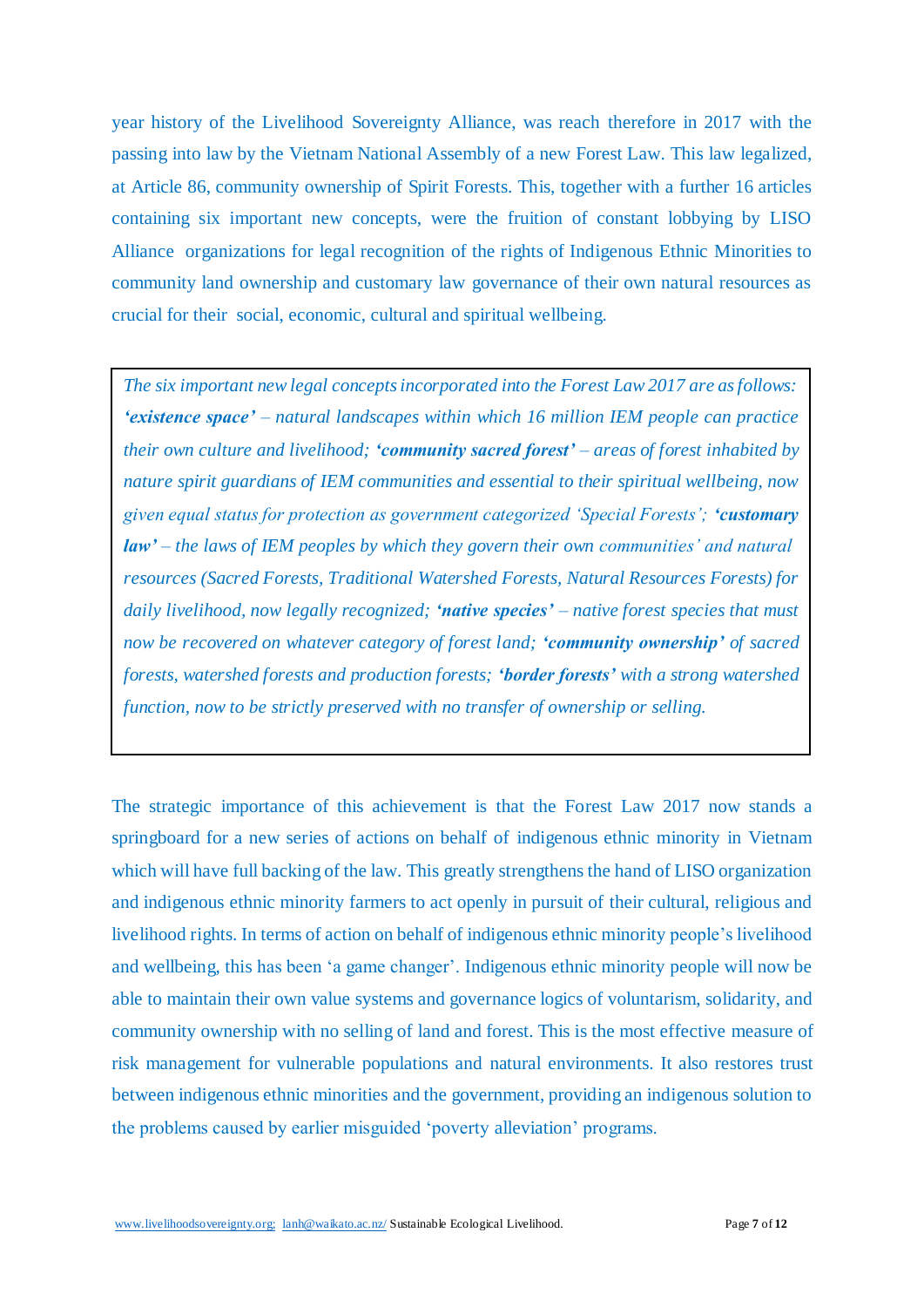# **Who would be important actors in establishing an ecologically sustainable and socially just food system in Vietnam?**

The argument in this paper is that the basis for ecologically sustainable and socially just food systems in the highland regions of Vietnam is preservation of the traditional forms of agriculture pioneered by indigenous ethnic minorities. The most important actors in establishing such systems in the highlands are, therefore, the indigenous ethnic communities living there. Other important actors in this process are unregulated free traders, agricultural commodity processors, government agricultural extension workers, local authorities, central government policy makers and civil society organisation. Some of these actors play a negative role, other a positive role. Yet others currently play a negative role but have the potential to change that role to positive. The respective roles of these actor, both positive and negative, can be best illustrated through a case study from Kon Plong district, home of around 21,529 people of the H're, M'nam, Se Dong, Ca Dong indigenous ethnic groups, in Kon Tum province of the Central Highlands of Vietnam.

### **Definition of the problem**

The livelihood of H're in Po E Commune, Kon Plong district, is dependent upon the sustainable management of natural forests, but the government of Vietnam has contradictory policies regarding forest management. One policy is for the preservation of primary forests and biodiversity; the other is for the extension of industrial agriculture to highland forest areas. Under the first set of policies, sustainable community management of forest by indigenous people is supported; under the second set, it is undermined. Unfortunately, for the future of primary forest preservation and community forest management by indigenous people, the second set of policies dominates the first. The policy of opening up of land and forest for international corporations in order to maximize 'national economic growth – GPD', means large areas primary forest will be displaced by industrial agriculture. What follows is a systematic analysis of the roles of various actors in the deforestation of land in Kon Plong district.

## **Agricultural commodity processing companies**

The government policy of industrializing agriculture is encouraging the production of industrial cassava as an export crop and this has led to the establishment of the Quang Ngai Cassava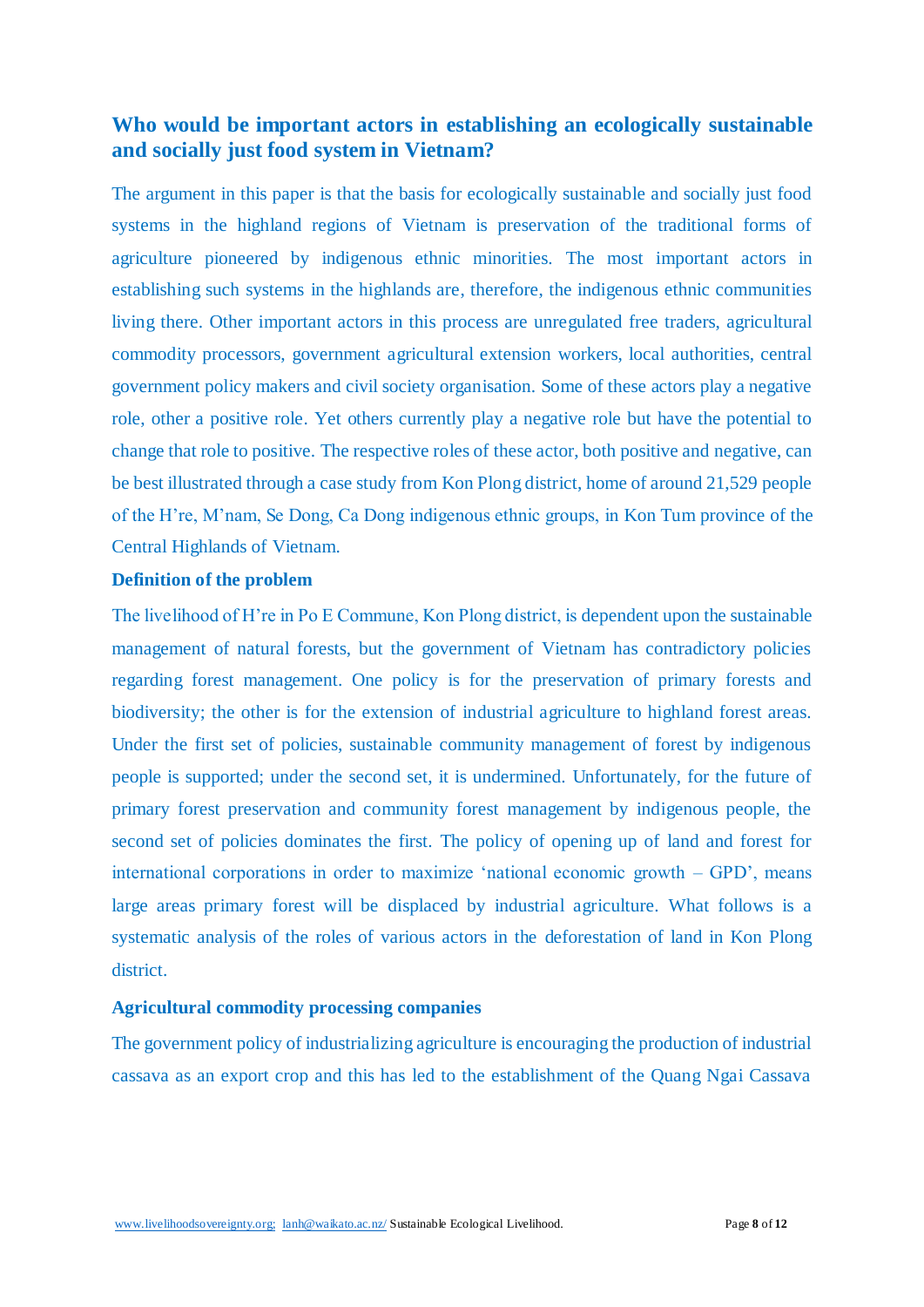Company seeking supplies<sup>4</sup> of industrial cassava from farmers in their surrounding area. In this they are aided by unregistered 'free traders' and the jointly government and privately owned Agriculture Extension Centre.

### **The role of free traders**

In Po E, small traders are working in collaboration with the local cassava factory to encouraging the consumption by villagers of poor quality industrial commodities in return for the supply of industrial cassava and natural forest products. This trader-induced demand for cheap and poor quality commercial products is producing a hunger for money with which to buy them, and to obtain this money farmers are committing themselves to ecologically destructive farming practices such as the clearing of forests for growing industrial cassava, including the heavy use of herbicides and chemical fertilizers. These actions are poisoning the environment, creating soil erosion, and resulting in severe biodiversity loss.

### **The role of the Agriculture Extension Centre**

The Agriculture Extension Centre is a government agency, but functioning under contract with big privately owned agriculture companies. Farmer have to follow whatever the government agency requires, but de facto, the Centre is the right hand of the company and plays a key function in enforcing indigenous farmers to plant hybrid seeds dependent on chemical fertilizer and pesticide. With the *de facto* dominance of exploitative commercial interests over the *de jure* government policy of preserving primary forests, biodiversity and sustainable forest management is becoming increasing vulnerable.

#### **The role of Central Government Policy-Makers**

The top-down New Rural Development policy of the Central Government contains 19 criteria <sup>5</sup> defining what it means by 'rural development'. None of these criteria, however, refer to the local identity or cultural-based and local knowledge-based livelihoods that are the foundation for many local indigenous communities in Kon Plong district, and which would make them feel proud to engage in and make a contribution to rural development in Kon Plong. This is a continuing concern. Income growth and the search for more money is the driving force under these policies and schemes, but this is at the costs of further clearing of trees, and the making of spaces for welcoming business investment. This is a high-level challenge to the sustainability of cultural and biological diversity in Kon Plong.

1

<sup>4</sup> 72 tons per day/processing. In only Violak village, our evidence certified 100 ha of Up-Land Traditional Rotational Farming with abundance and diversity of local native seed variety associates with local knowledge in farming is displaced by industrial Cassava over the 5 years

<sup>5</sup> 19 criteria is top down mind set from Central Fatherland Front which is interfering into the traditional kinship based order of IP society in Kon Plong unconsciously, which lead to the undermine customary law and the core value of Hre society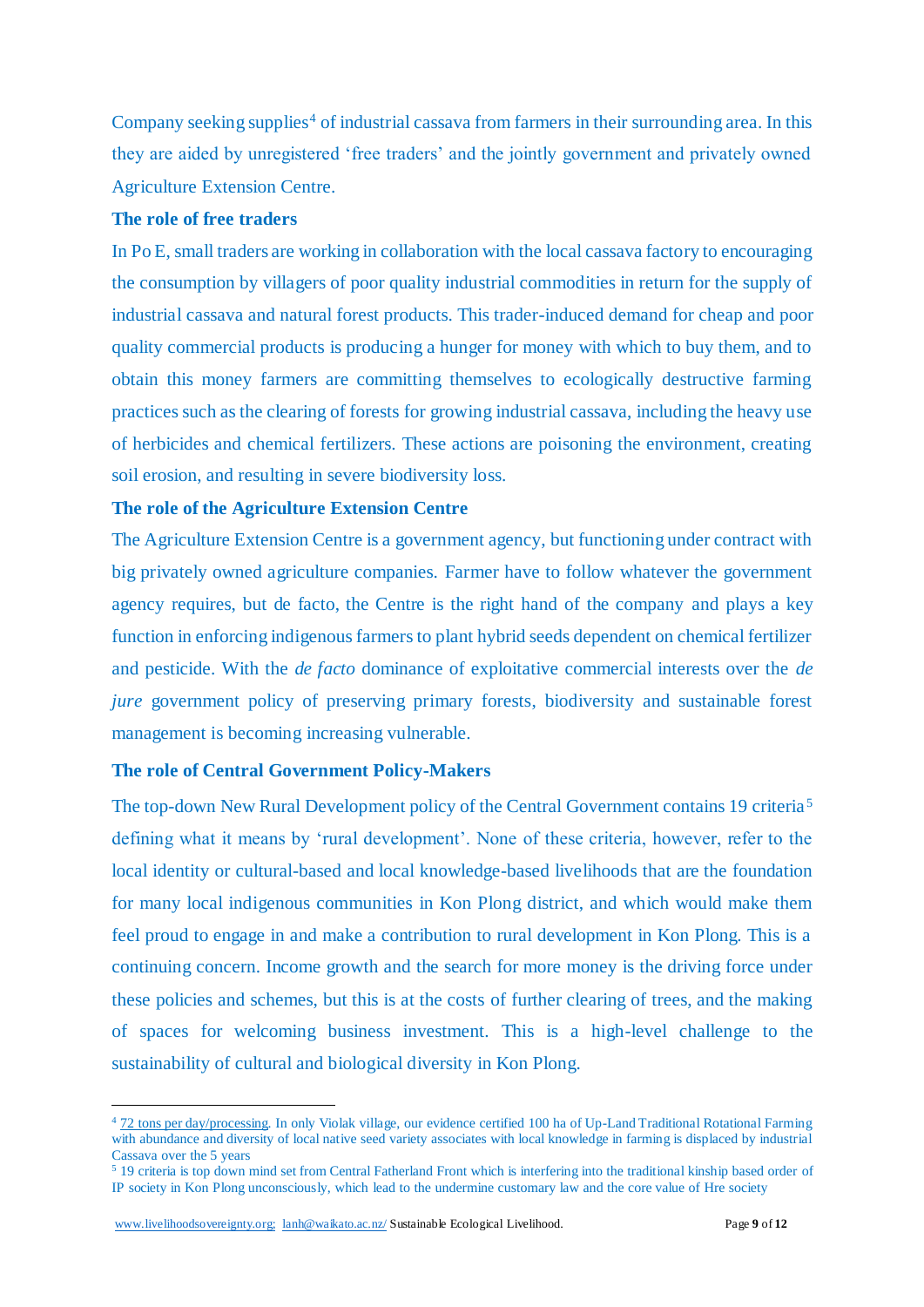#### **The role of local authorities**

The major factor leading to the dominance of commercial interest over the government's environment and cultural preservation interests is the lack of understanding on the part of local authorities of the negative impacts of unconstrained market economic activity upon environmental conservation and cultural preservation. Local authorities lack the awareness, experience, and capacity to deal with negative impact of the market economy upon the natural environment and indigenous societies and cultures. This lack of awareness and capacity highlights the need for raising the awareness and capacity of local authorities so they can lead their province, districts or communes toward a more sustainable future.

### **Civil Society Organisations**

LISO wants the value of indigenous people's way of life, in which they view land as sacred, to be properly understood. In this way of life, the view of land is completely different from that of the mainstream society that sees land as private property and simply as a resource for generating money income. Over the generations, indigenous peoples have inherited land from their ancestors and have initiated their own social, cultural and economic institutions for governing that land and the livelihood they gain from it, seen as a gift from the spirits of nature. As part of their governance structure, they have institutionalized rituals and ceremonies for every month of the agricultural calendar to give thanks to the spirits for allowing them to produce through their upland and rice valley farming. These rituals and ceremonies require the whole community to act in solidarity, and this cooperation forms the basis of their social, economic and spiritual wellbeing that is expressed daily in their voluntary attitude toward helping each other.

The aim is to give Local Authorities opportunities to recognize the value of the beliefs and ritual practices of indigenous people for biodiversity preservation and sustainable agricultural development. By observing H're society directly, they can see for themselves the effectiveness of having that land managed by the local community attuned to its unique landscape characteristics. This form of direct observation and experience has a far greater capacity for opening the minds of people to the value of indigenous beliefs and practices regarding the preservation of nature and biodiversity than does attendance at conferences or the reading of scientific papers.

In this respect, three issues need to be addressed:

1. Local Authorities need to be helped to recognise that indigenous peoples' knowledge, wisdom and customary laws are very important to biodiversity preservation by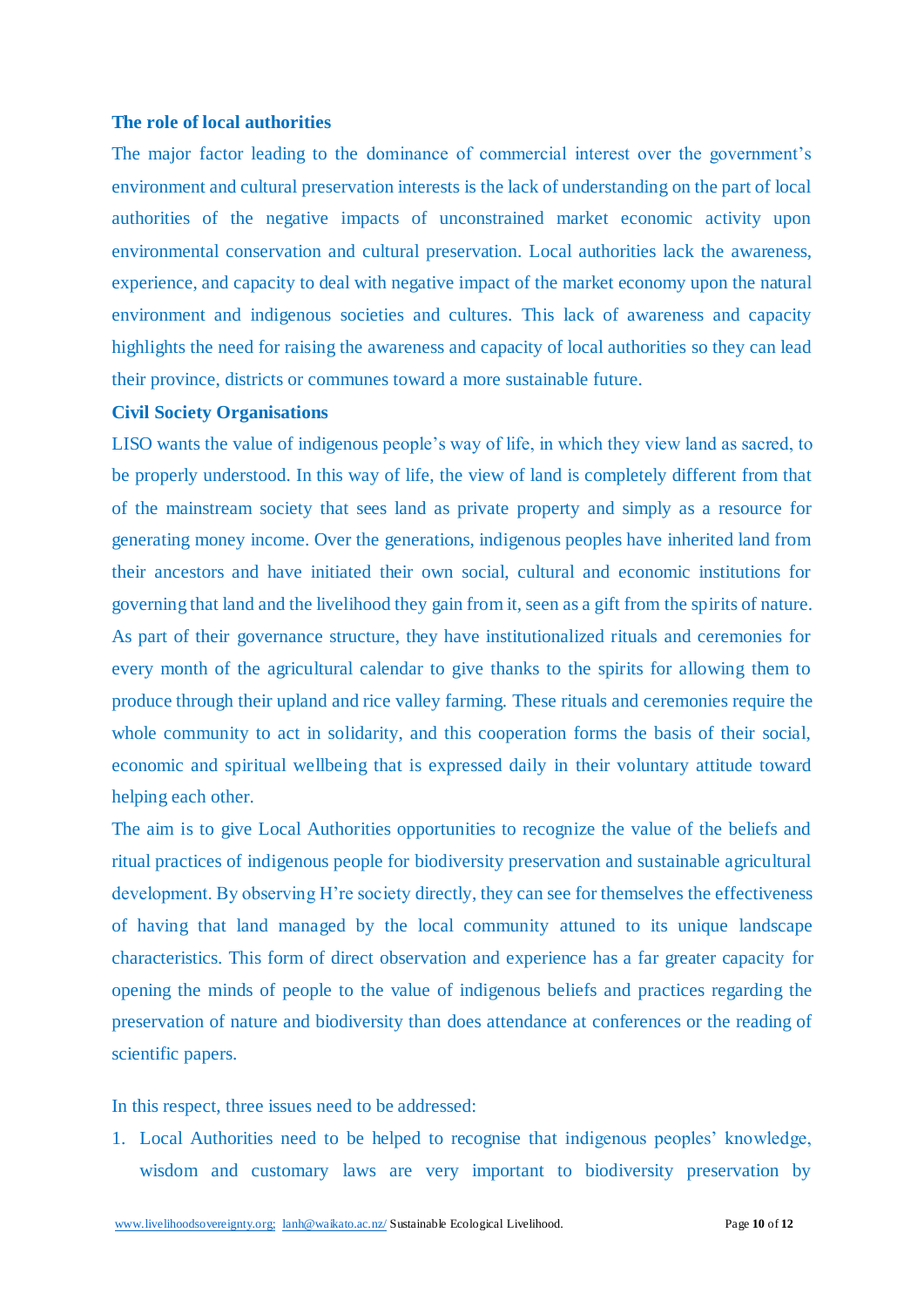demonstrating through pilot projects how indigenous farming methods contribute to environmental and agricultural sustainability through their ecological farming practices and natural resource governance.

- 2. Local Authorities need to be provided with opportunities to learn and understand about the negative consequences of an unregulated market economy for the survival of indigenous farming practices and hence their sustainable natural resource management system.
- 3. Local Authorities need to made aware of the lose-lose consequences for biodiversity and cultural preservation of an unregulated market economy, and the win-win opportunities provided by local community economies.

# **What does Indigenous Society living in High Landscape expect from the outcome of the UN Food Systems Summit?**

We expect from the outcome of the UN Food System Summit full recognition and acknowledgement of the following key messages of the International Panel of Experts on Sustainable Food Systems:

- 1. That today's food and farming system are generating negative outcomes on multiple fronts: widespread degradation of land, water and ecosystems; high GHG emissions; biodiversity losses; persistent hunger and micro-nutrient deficiencies; livelihood stresses for farmers around the world.
- 2. That these problems are linked to industrial agriculture with its in-put intensive crop monocultures and their reliance on chemical fertilizers and pesticides
- 3. That what is required is a fundamentally different model of agriculture based on diversifying farms and landscapes, replacing chemical inputs, optimizing biodiversity and stimulating interactions between different species, as part of holistic strategies to build long-term fertility, healthy agro-ecosystems and secure livelihoods, i.e. 'diversified agroecological systems'.

In addition, we expect

- 1. Full support for a global transition from industrial agriculture to agro-ecology.
- 2. Full commitment to the preservation of currently existing farming systems whose ecological integrity is being maintained by rural populations practicing their tradition (nonindustrial) forms of agriculture.
- 3. Sanction-backed prohibitions upon the encroachment of environmentally and socially damaging form of industrial agriculture into areas preserved in their ecological integrity by rural populations practicing their tradition (non-industrial) forms of agriculture.